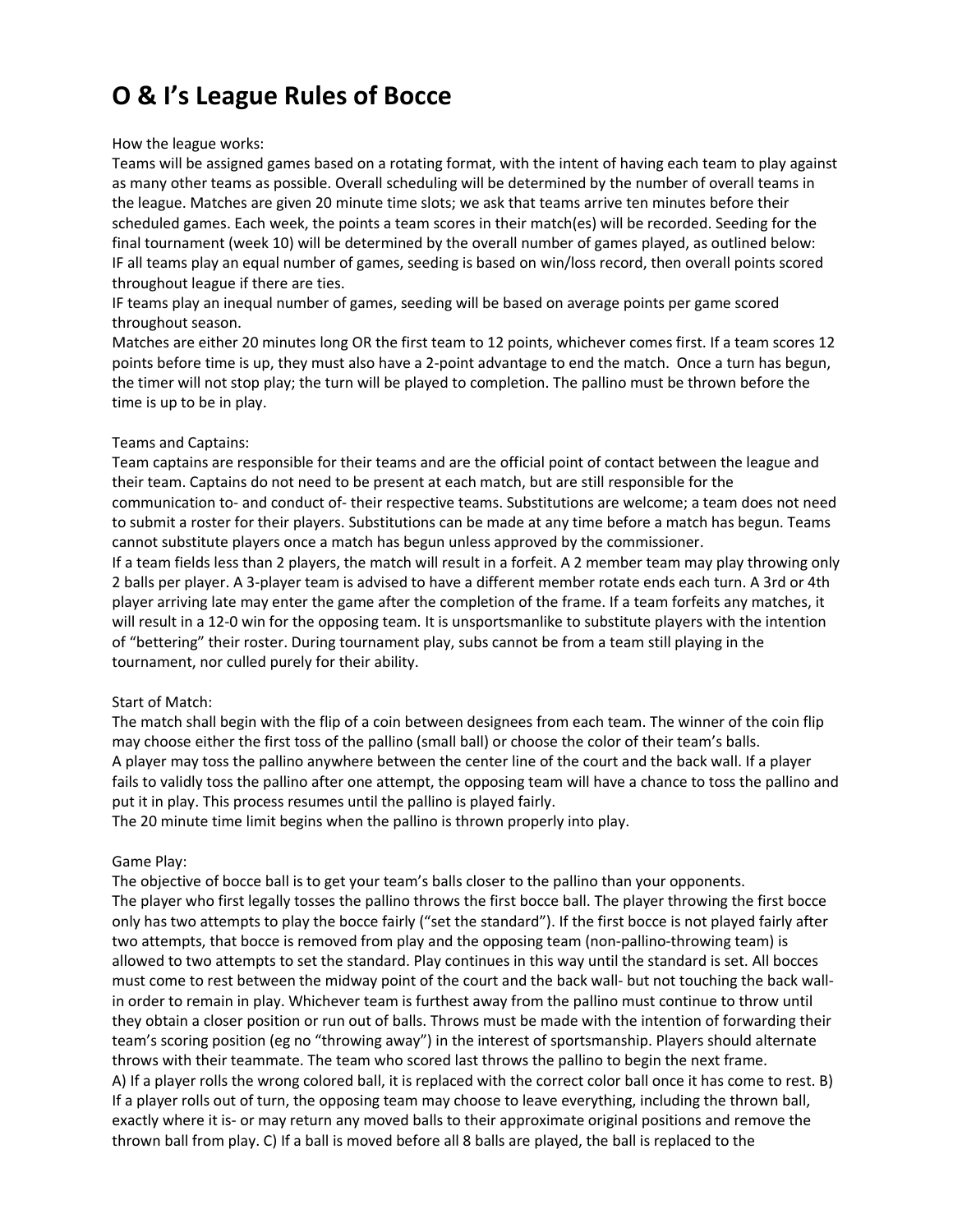approximate original position. This is to be done in the spirit of good sportsmanship. D) Each team will have 30 seconds to throw when it is their turn. Delaying the game will result in a forfeited throw after an initial warning.

# Dead Balls:

Should a player's bocce ball make contact with the back board the bocce ball is considered a dead ball on impact and is removed from play until the end of the frame. Likewise, if a ball fails to cross the center line, it will be removed from play. Any balls that hit the court lighting must be pulled from play.

A) If the thrown ball comes to rest on the pallino or another ball that is touching the back wall, that thrown ball remains in play. The ball touching the back wall is removed from play. If the pallino is touching the back wall after being hit, it remains in play.

B) If a thrown ball- after hitting the backboard- strikes a stationary bocce, that stationary bocce shall be replaced in its original position. The thrown ball is removed from play.

C) A bocce that is prevented from hitting the backboard due to striking other balls during that throw remains in play.

# Pallino in Play:

Once the pallino has been validly put into play, it remains in play even if it hits the backboard. However, if the pallino is knocked out of the court or it is knocked in the front of the center line, the frame will end, no points are awarded, and the game will resume from the opposite end of the court with the same team tossing the pallino.

#### Foul Line:

Player's movements are limited to behind the foul line. The player may step on, but should not step over, the foul line before releasing the pallino or bocce ball. If the intent of the foot foul rule is abused, the ball that is thrown will be removed from play. When a player releases the pallino or bocce, both feet must be on the court unless the player has a condition preventing that.

# No "Shooting":

"Shooting" is lofting any ball in the air beyond the center of the court. Shooting is not allowed under any circumstances. If the thrown ball does not hit the ground first before the center line, everything goes back to its approximate original position. The illegally thrown ball is then out of play.

# Scoring:

Only one team scores during each turn/frame. One point is given for each ball of the team that is closer to the pallino than any ball of the opposing team. If at the end of any frame the closest ball of each team is equidistant from the pallino, the frame ends in a tie and no points are awarded to either team. The game will resume from the opposite end of the court with the same original team tossing the pallino. The commissioner is responsible for keeping the score sheet and for reporting the results of the match. The team who scores 12 points wins the game (but must win by 2 pts). If a bocce is touching the pallino, it counts as two points (called a "kiss").

#### Ties:

If a score is tied when the time is up for the match, a sudden death playoff will occur. Play will continue FOR ONE BALL ONLY from each team. Closest ball to the pallino wins the match.

#### Measurements:

A.) All measurements should be made from the inside dimensions of the bocce ball to the inside dimension of the pallino. Only the commissioners and one representative from each team may be present for the measurement.

B.) If all balls have been played, points are awarded based on the balls that are actually closest to the pallino in accord with the "Scoring" rules.